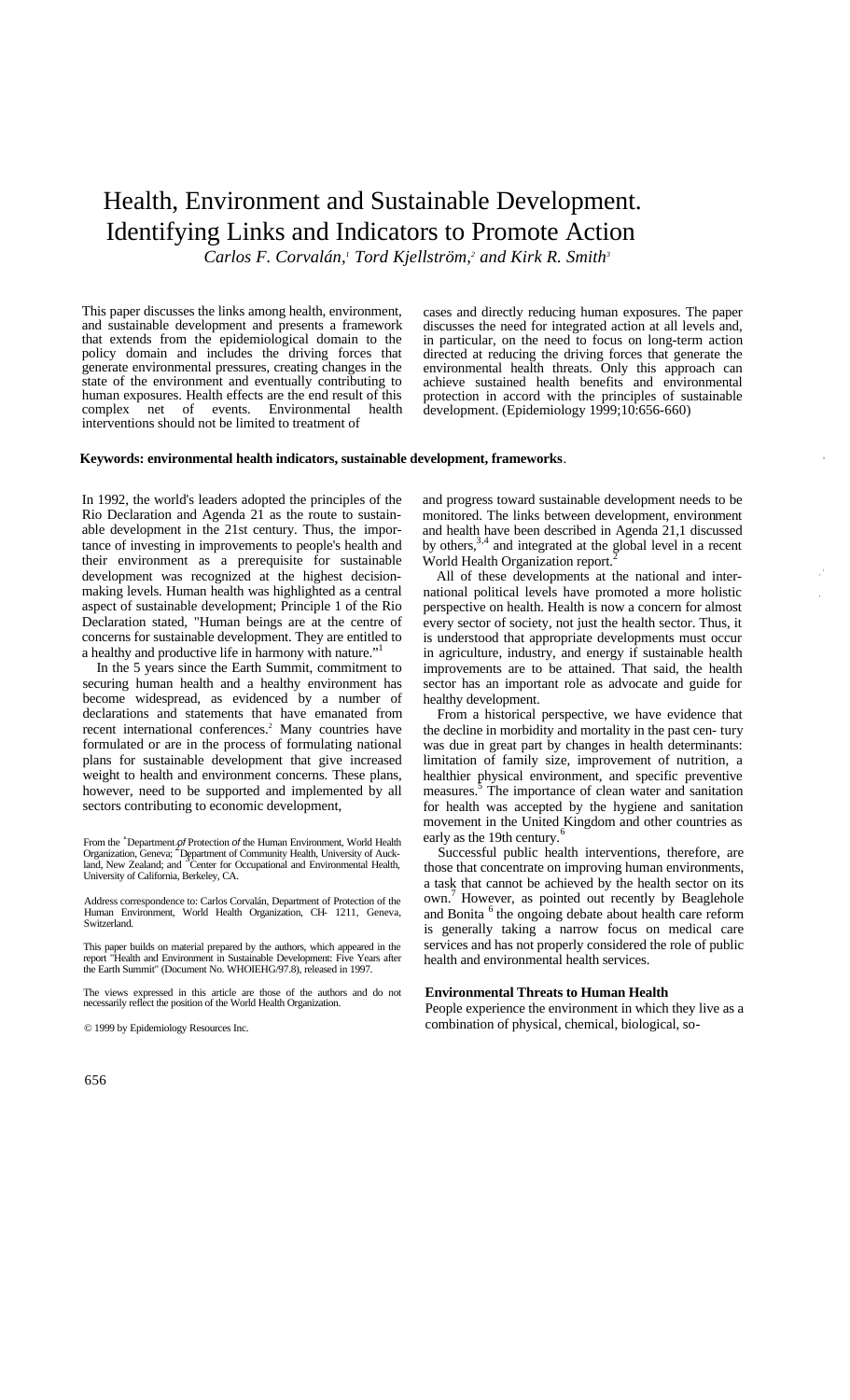cial, cultural, and economic conditions that differ according to the local geography, infrastructure, season, time of day, and activity undertaken. The different environmental health threats can be divided into "traditional hazards, which are associated with lack of devel- opment, and the "modern hazards," which are associated with unsustainable development.<sup>8</sup> The changing pattern of environmental health hazards and associated health risks from traditional to modern with time and economic development has been called the "risk transition."<sup>8-10</sup> This transition in risks occurs before the "epidemiologic transition," which is the term applied to the frequently observed shift in the relative importance of traditional (for example, infectious) and modem (for example, chronic) diseases that accompanies development.

Traditional hazards are related to poverty and insufficient development. They include lack of access to safe drinking water; inadequate basic sanitation in the household and the community; food contamination with pathogens; indoor air pollution from cooking and heating using biomass fuel or coal; inadequate solid waste disposal; occupational injury hazards in agriculture and cottage industries; natural disasters, including floods, droughts, and earthquakes; and disease vectors, mainly insects and rodents.

Modem hazards are related to rapid development that lacks health and environment safeguards and to unsustainable consumption of natural resources. These hazards include water pollution from populated areas, industry, and intensive agriculture; urban air pollution from automobiles, coal power stations, and industry; solid and hazardous waste accumulation; chemical and radiation hazards due to introduction of industrial and agricultural technologies; emerging and re-emerging infectious disease hazards; deforestation, land degradation, and other major ecological change at local and regional level; climate change; stratospheric ozone depletion; and transboundary pollution.

One of the differences between traditional and modern environmental health hazards is that the former are often rather quickly expressed as disease. A person drinks polluted water today and develops severe diarrhea tomorrow, for example. The incidence of diarthea can accordingly be a relatively useful measure of the risk and of our efforts to control it. For many modem environmental health hazards, however, a long period may pass before the health effect manifests itself A cancer-causing chemical released into the environment today may not reach a person until it has passed through the food chain for months or years, for instance, and even then may not cause development of a noticeable tumor for decades. Similarly, environmental change, caused by human activities, that occurs over several decades, such as stratospheric ozone depletion due to chlorofluorocarbon emissions, may undermine the life-supporting functions of Earth.<sup>11</sup> So, for modem environmental health hazards, understanding the environmental pathways through which the hazards move is particularly important.



FIGURE 1. Health and environment cause-effect framework: a simplified diagram (modified from Ref 15 and 16).

## A Health and Environment Cause-Effect Framework

Clearly, the relation between human health and the environment is complex. Each of the traditional and modem hazards is associated with a variety of aspects of economic and social development. Moreover, there is no single best way of organizing and viewing the development/environment/health relationship that reveals all of the important interactions and possible entry points for public health actions. Several descriptions of the envi-<br>public health actions. Several descriptions of the environmental health causal pathway have been proposed.<sup>1</sup> Extending from these, and recognizing the links between development, environment, and human health (and the need for specific "actions" at each step), a comprehensive framework can be devised<sup>16</sup> (Figure 1).

The framework in Figure 1 explicitly recognizes that although exposure to a pollutant or other environmentally mediated health hazard may be the immediate cause of ill health, the "driving force" and "pressures" leading to environmental degradation may be the most effective points of control of the hazard. The "network" of connections within the framework can be used to identify cause-effect "pathways" or "trees," depending on whether the framework is used to analyze the multiple health effects of a single driving force *(eg,* transport policy relying on car transport leading to increase motor vehiclerelated injuries, effects on the respiratory system, noise disturbance, etc) or to analyze the multiple causes of a single health effect *[eg,* acute respiratory infections (ARI)] in children resulting from driving forces such as poverty, household energy policies, housing policies, and agricultural policies (Figure 2).

Specifically, *driving forces* create the conditions in which environmental health hazards can develop or be averted or that are generated by large numbers of people in their pursuit of the basic necessities of life (food and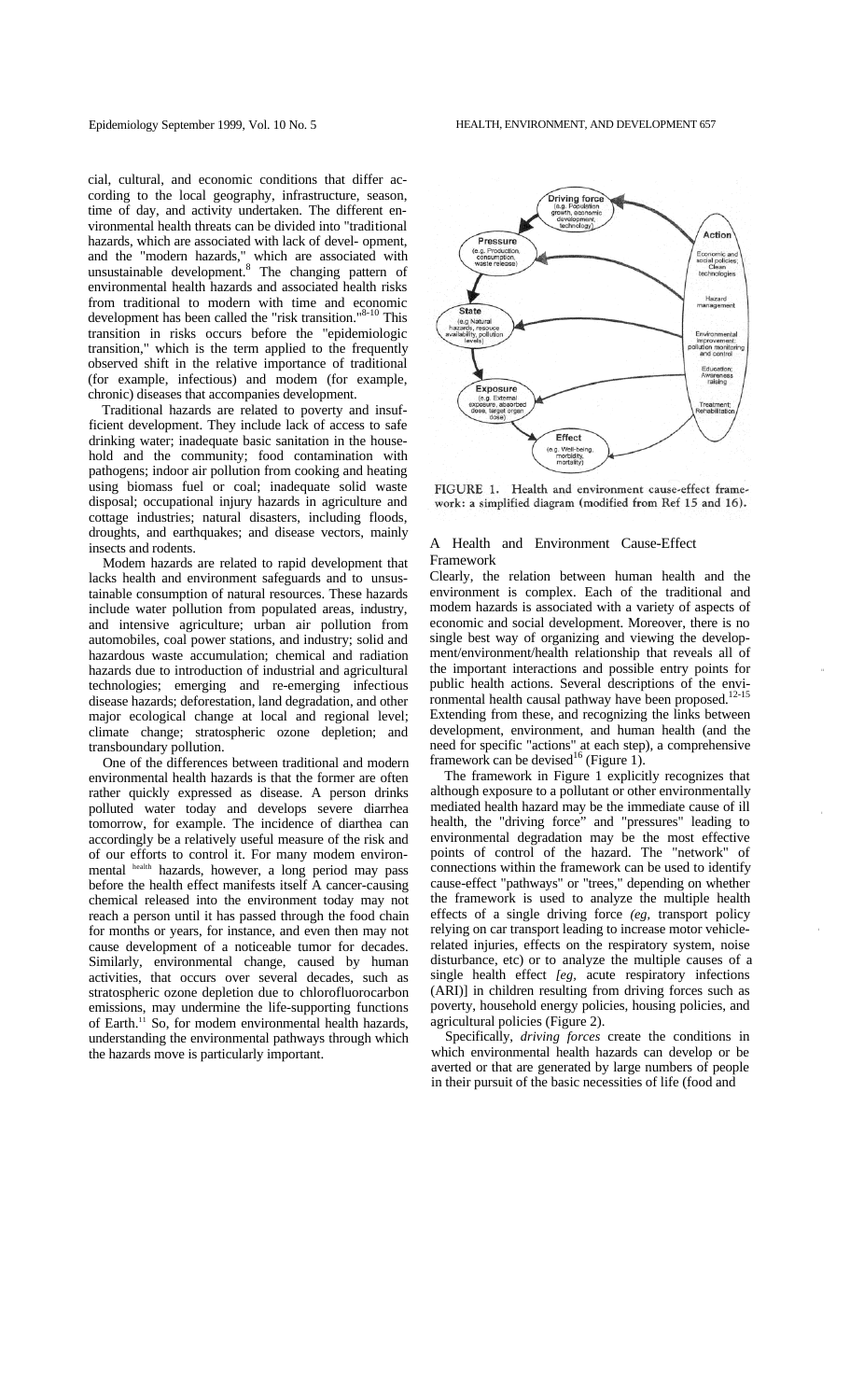

FIGURE 2. Health and environment cause-effect framework: acute respiratory infections in children (modified from Ref 2).

shelter) or in their appropriation and use of consumer goods. Driving forces include policies that determine trends in economic development, technology development, consumption patterns, and population growth.

The driving forces in turn generate different kinds of *pressures* on the environment, in such forms as waste from human settlements and depletion of natural resources or emission of pollutants from activities such as energy production, manufacturing, transport, mineral extraction, agriculture, forestry, fish harvesting, and tourism. These pressures can lead to changes in the *state* of the environment, as seen when land use is changed (deforestation or drainage problems) or when discharges of toxic chemicals or other forms of waste increase concentrations of chemicals in air, soil, water, or plants. The pressures are potentially associated with all stages in the life cycle of industrial products, from initial resource extraction and transportation of raw materials, to processing and distribution, to final consumption and disposal.

Whether a resultant altered state of the environment creates a hazard to human health depends on many factors, including the degree to which humans may actually be exposed. Exposure requires that people are present both at the place and at the time when the state of the environment changed and became hazardous. *Exposure* thus refers to the intersection between people and environmental hazards. Levels of exposure may range from harmless and acceptable to dangerous and unacceptable, depending on the potential for physical harm. Given known exposures and the knowledge of dose-response relations, estimates can be made of the health *risk* of specific hazards to the extent that current knowledge allows. But although "hazard" describes the potential for causing harm to human health, it says nothing about the statistical probability that such harm will occur. In contrast, "risk" is a quantitative estimate of the probability of damage associated with an exposure.

Environmental hazards, in turn, can lead to a wide range of health *effects.* These may vary in type, intensity,

and magnitude depending on the type of hazard to which people have been exposed, the level of exposure, and the number of people affected. Most important diseases are associated with more than one type of exposure, and environmental hazards interact with genetic factors, nutrition, life-style hazards, and other factors in causing disease. The framework (Figure 1) is intended to highlight the important links between different aspects of development, environment, and health and to help identify effective policies and *actions* to control and prevent health effects. This framework was used in describing and analyzing the global situation concerning development, environment, and health relationships in a recent report entitled "Health and Environment in Sustainable Development,"<sup>2</sup> which was the World Health Organization's contribution to the 5-year anniversary of United Nations Conference on Environment and Development (UNCED), which was held in New York in June 1997.

### **Information for Decision-Making and Action**

The linkages between the different levels in the framework are the focus of quantitative research and modeling for prediction and health impact assessment. Health policy research would seek quantitative links between driving forces and the ultimate health effect, or intermediate level variables. Environmental science and engineering research seeks links between pressure and state variables. Human exposure assessment research focuses on the links between state and exposure variables, whereas environmental epidemiology deals primarily with the exposure to effect linkages.

As discussed above, environmental health exposures are the result of a complex set of events, and often, environmental epidemiologists must search at "higher" levels of the cause-effect framework for surrogates of exposures. This complexity calls for the environmental epidemiologist to be involved in a more complete description of the risk factors at different levels of the framework when analyzing data and when interpreting and reporting research findings. The traditional way of analyzing epidemiological data only at the immediate level of the actual associations measured does not encourage a broader analysis of the consequences for policy and prevention of the associations found. Meaningful interpretation of any indicator in the framework in relation to decision making about policies or actions should be based on an understanding of these linkages.

The leaders of the hygiene and sanitation movement of the 19th century made these linkages in their use of health statistics to promote environmental health poli- cies and actions to deal with communicable diseases.<sup>6</sup> There are also more recent examples of the use of environmental epidemiology to demonstrate such linkages, for example, the reduction of lead exposure and lead poisoning in children resulting from the elimination of lead from gasoline and from soldering in food  $cans<sup>17</sup>$  and the reduction of traffic accident mortality resulting from a combination of seat belt laws, speed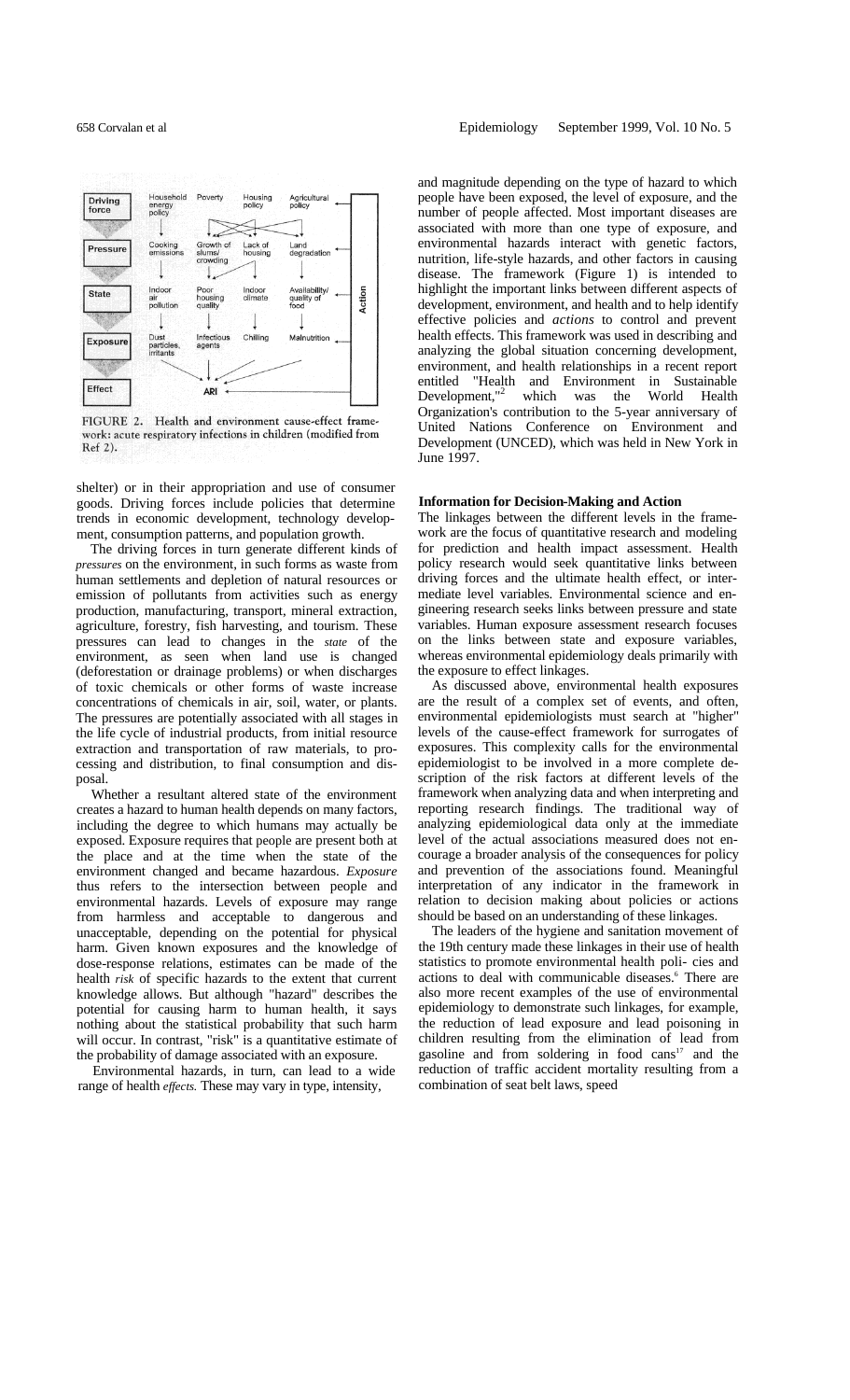| TABLE 1. Environmental Health Indicators within the DPSEEA* Framework: example of |
|-----------------------------------------------------------------------------------|
| Microbiological Water Contamination (Modified from Ref 16)                        |

|                           | Descriptive Indicator                                                                            | <b>Action Indicator</b>                                                                               |
|---------------------------|--------------------------------------------------------------------------------------------------|-------------------------------------------------------------------------------------------------------|
| Driving force<br>Pressure | Level of poverty in the community<br>Percentage of households without safe drinking-water supply | Expenditure on water and sanitation improvements<br>Number of unserved households provided with clean |
| State                     | Coliforms in water                                                                               | water supply per year<br>Extent of water quality surveillance and water                               |
| Exposure                  | Percentage of population exposed to hazardous water<br>contaminants                              | treatment<br>Extent of public education programmes on water<br>hazards and treatment in the home      |
| Effect                    | Morbidity and mortality from diarrheal diseases                                                  | Number of cases treated in hospitals and clinics                                                      |
|                           | * DPSEEA = driving force, pressure, state, exposure, effect, action.                             |                                                                                                       |

limits, legislation on driving while intoxicated, and other policy measures.

Information on the health impacts attributable to environmental pollution at local and national levels is urgently needed so that the implications of environmental health decisions can be assessed, the potential effects of different decisions and choices compared, and irreversible and costly health and environmental damage prevented. The term "indicator" has been used to identify types of information used for decision making. These indicators can be defined at the different levels of the health and environment cause-effect framework; examples for a common hazard are given in Table 1.

An understanding of the steps in Fig 1 is necessary if solutions to environmental hazards are to be found and appropriate action taken. Action can be taken at each step in the framework as exemplified in Table 1. In the short term, interventions are often corrective or remedial at the level of the health effect, such as treatment of individuals affected. In the longer term, they should be protective or preventive (for example, various measures to prevent people from being exposed). Preventive interventions may be implemented to reduce or control the hazards at the source (for example, by limiting emissions or installing flood-control systems). The most effective long-term interventions aim at eliminating or reducing the effects of the driving forces or the environmental pressures that produce the hazards. Interventions at the level of driving forces often have multiple implications, because major driving forces exert influence via several causal pathways. Sometimes this can multiply benefits, but care must be taken that the overall impact is beneficial.

The different levels of interventions are illustrated in Figure 2, which is based on ARI in children. ARI is a major cause of death in children under 5 years of age in most countries. As can be seen in Figure 2, several steps in the health and environment cause-effect framework contribute simultaneously to the overall environmental hazard and subsequent damage to children's health. When quantified, this multiple causation framework can be a powerful guide to designing cost-effective and timely interventions. It also provides a means for starting to examine possible synergies among interventions. For example, healthy-child programs that focus on dietary supplements, household ventilation and sanitation, case management, and vaccination, using the same local

health team, can be a beneficial and cost-effective way of addressing ARI mortality in remote rural areas. Depending on the risk factors and ameliorative conditions at play, the same health program would also be expected to make contributions to reducing the mortality rates of several other childhood diseases, such as measles and diarrhea.

Such a framework can also be used to weigh alternatives and to design step-by-step programs for dealing with a particular health problem. For example, environmental improvement, such as air pollution control, housing improvement, and development of nutrition programs, might be the most efficient measures for controlling ARI mortality. They take a relatively long time to implement, though, and an even longer time to produce results. Alternatively, expanded vaccination programs and improved case management could bring the problem under control more quickly. However, to achieve a longlasting reduction in the incidence of ARI, environmental interventions are essential.

## **Conclusions**

**Sustainable** development policies should incline us toward longer-term, broad-spectrum interventions, touching upon the driving forces operating in human society. In many developing countries, this would mean tackling inequities, poverty, and population growth and thereby contributing, for example, to the control of land degradation and deforestation, biodiversity loss, soil erosion, food insecurity, and decline in water quality. In developed countries, inequities are also of importance, as sizeable population groups live in squalor and relative poverty. In addition, emphasis should be placed on reducing unsustainable consumption, curbing the use of nonrenewable fuels, and reducing generation of solid wastes to minimize transboundary pollution, toxic waste problems, and global environmental change. All of these actions would have long-term and sustained beneficial effects on human health.

To implement successfully proactive preventive approaches, development policies and planning need a long time horizon. In addition, health and environment concerns must become an integral part of the planning within the framework of sustainable development.